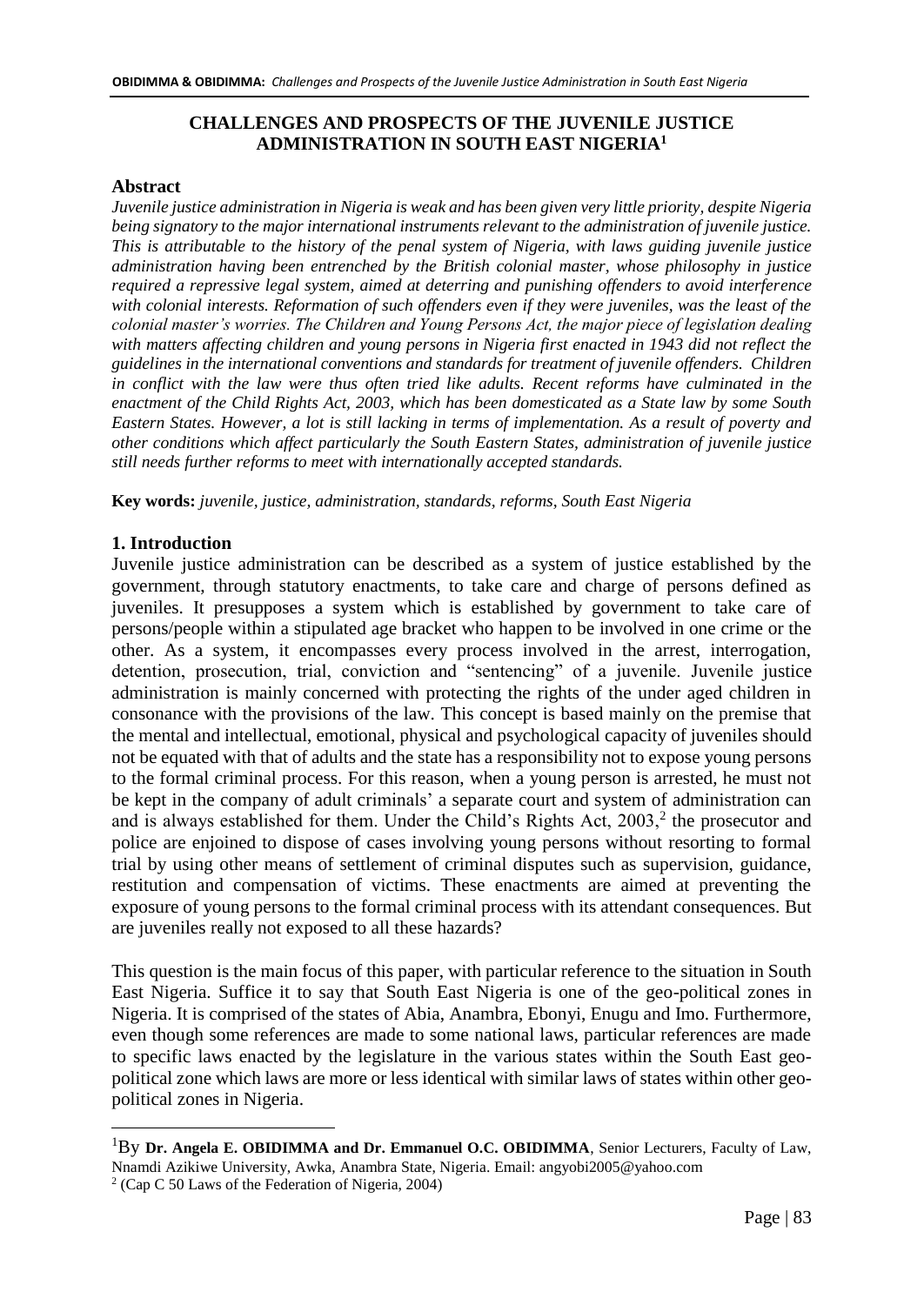# **2. The Juvenile and the Juvenile Justice System in Nigeria**

Apart from section 2 of the Children and Young Persons Law of Anambra State [hereinafter referred to as "CYPL"],<sup>3</sup> and other similar laws in South East Nigeria, which define "Juvenile" as including a child and a young person, the term 'juvenile' is not defined in any legislation in Nigeria. This notwithstanding, a juvenile can be defined as a person under the age of majority which is either seventeen or eighteen according to the jurisdiction. *Black Law Dictionary* defines juvenile as: "A person who has not reached the age (usually 18) at which one should be treated as an adult by the criminal justice system."<sup>4</sup> The CYPL in turn defines a "Child" to mean any person who has not yet attained the age of fourteen years and a "Young person" as a person who has attained the age of fourteen years but has not attained the age of seventeen years.<sup>5</sup> However, both under the United Nations Convention on the Rights of the Child (CRC) and the African Charter on the Rights and Welfare of the Child (ACRWC), a child is defined as a person under the age of eighteen years. And more recently, the Child's Right Act (CRA)<sup>6</sup> which has been adopted as state law in many states in Nigeria including those in the South East, has defined a child as a person who has not attained the age of eighteen years. This then means that in our jurisdiction and for the purpose of this paper, a child is a person who has not attained the age of eighteen years. The same definition is adopted for juvenile in this paper, that is to say that a juvenile is a person who has not attained the age of eighteen years.

As has been stated, the juvenile justice administration in South East Nigeria, like in other jurisdictions, is the system of justice which is applicable to juveniles only, and which is different from the justice system applicable to adults. It is a collection of institutions through which a juvenile offender goes until the charges against him have either been disposed of or the assessed punishment has been carried out. The system comprises of law enforcement (the police), juvenile courts (magistrate/judges and lawyers), and correction personnel (probation officers and social workers).<sup>7</sup> Thus, juvenile justice administration includes delinquency prevention, law enforcement, adjudication and rehabilitation. However, children need not be in direct conflict with the law before they come in contact with the juvenile justice system. Sometimes, children are placed in residential facilities under the system because (a) they are physically, mentally or emotionally ill or handicapped; or (b) they have no family or have been separated from their families; or (c) they are abused, neglected, exploited or abandoned.

It needs be stated here that from the investigations carried out in the course of this paper, we did not find any such residential facility in the whole of the South East Nigeria for the rehabilitation or welfare of the juvenile. The only similar institution scattered in some of the states are motherless babies' homes, run mostly by non-governmental organisations who depend on charity or donations from members of the public for their sustenance. Government plays little or no roles in the affairs of such homes and shows no interest whatsoever in implementing the desirable provisions of recent enactments for effective juvenile justice administration. This is not surprising given Nigeria's colonial past.

#### **3. The Faulty Foundation of the Juvenile Justice System**

The Nigerian criminal justice system, of which the juvenile justice system is an integral part, has the police, the courts and prisons as its pillars. This is also part of Nigeria's colonial

<sup>6</sup> Cap. C 50 LFN, 2004

<sup>&</sup>lt;sup>3</sup> Cap 22, Revised Laws of Anambra State 1991

<sup>&</sup>lt;sup>4</sup> BA Garner, ed., *Black's Law Dictionary*, 8<sup>th</sup> ed. (St. Paul M.N.: Thomas West Publisher, 2004), 884.

<sup>5</sup> s. 2, The Children and Young Persons Law of Lagos State defines a young person as a person who attained the age of fourteen years but has not attained the age of eighteen years.

 $<sup>7</sup>$  BA Garner, (n. 4) p. 884</sup>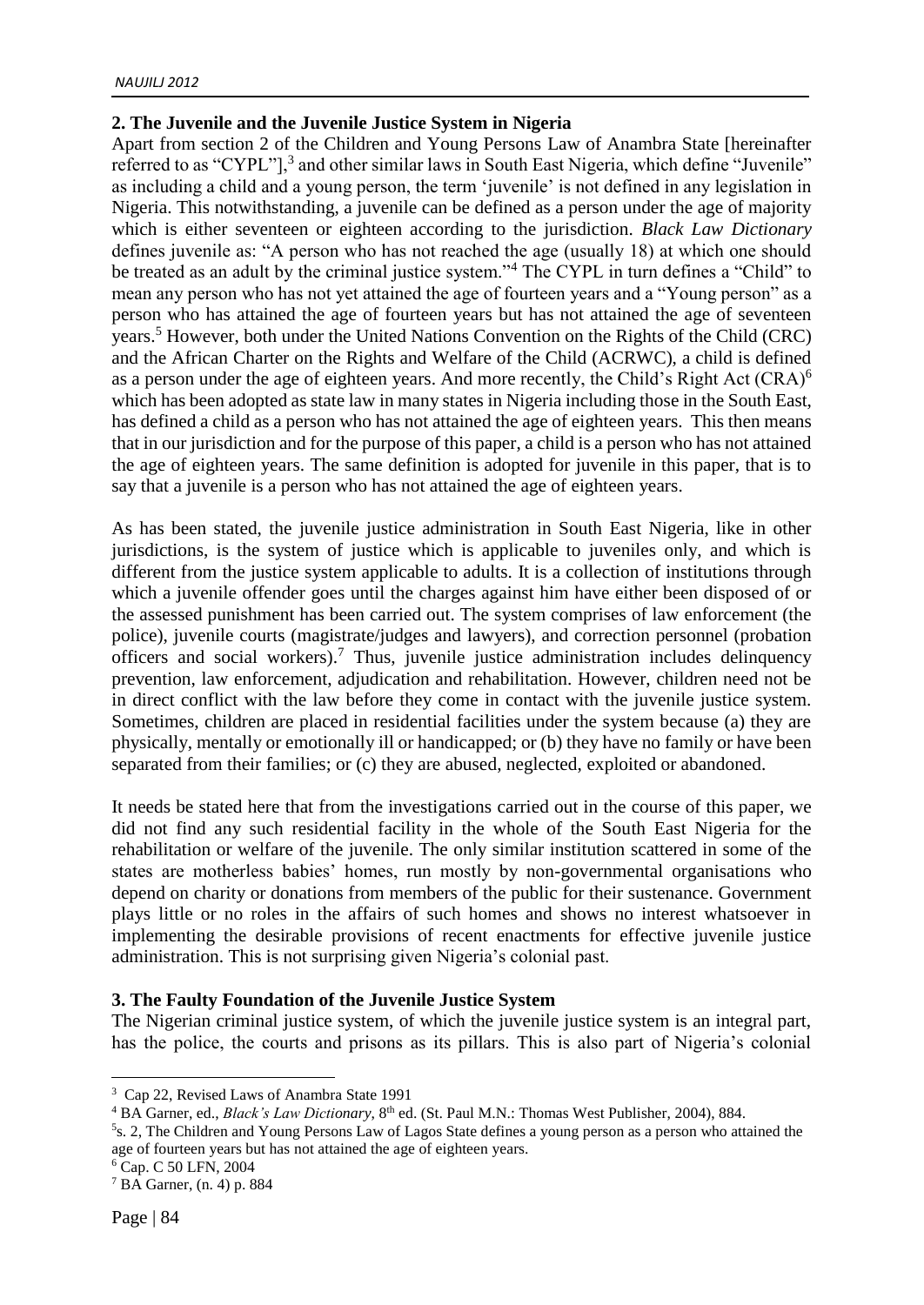heritage. It is a truism that Nigeria inherited her judicial system from Britain which colonized her until 1960 when Nigeria regained her independence. The creation of the Nigerian criminal justice system by the British colonial government was in order mainly to promote and protect economic interests. Thus, agencies of the criminal justice system in Nigeria were created not as instruments of security and justice but as weapons of oppression<sup>8</sup>. If the system was not designed as a weapon of oppression, it was designed to take control of and management of the deprived and destitute natives including juveniles so that they do not constitute a threat or nuisance to the colonial order. There were therefore some fundamental defects in the philosophy and practice of juvenile justice in Nigeria as introduced by the British colonial masters. Their philosophy on justice required a repressive legal system with oppressive penal institutions whose aim was mainly to deter and punish offenders as their disobedience of the law was deemed inimical to colonial interests<sup>9</sup>. Therefore, reformation of offenders even if they were children, was the least of the colonial masters' worries.

Unfortunately, the successive Nigerian governments since independence including governments in South East Nigeria have towed the line of the colonial government in institutionalizing oppressive and repressive justice system. This explains why in the entire South East Nigeria today, in spite of election campaign promises, there are no known borstals or residential facilities for the reformation of juvenile offenders whose interest or welfare does not exist in the scheme of the government. This is why juvenile offenders are often detained together with adults who are in conflict with the law. Juvenile offenders are also either tried in open courts or they are remanded in prison custody indefinitely because the judicial officer is either totally ignorant of the procedure to be adopted or is confused about it. Either way, the juvenile offender suffers and this detracts from the philosophy of juvenile justice which is anchored on the recognition of the rights of the juvenile to survival, growth, protection and effective participation in the society. It destroys the guiding philosophy of correction, prevention and welfare of the juvenile. The few corrective institutions established by the Christian missionary organisations to carter for juvenile delinquents have dilapidated and no longer exist. This is not good enough.

Today, after many years of political independence and with a new democracy anchored on freedom and human rights, there is need for a radical overhaul of the juvenile justice system not only in the South East but also throughout Nigeria. This should be with a view to embarking on a pragmatic programme of action to achieve the desired changes. This cannot be achieved without a commitment on the part of government to implement the provisions of the law setting out the philosophy and aim of juvenile justice administration.

#### **4. Laws and Practice of Juvenile Justice Administration in South East Nigeria**

There are two major Nigerian legislation that make enactments concerning juvenile justice administration - The Children and Young Persons Act and the Child's Rights Act, 2004.

# **4.1. The Children and Young Persons Act**

<u>.</u>

The Children and Young Persons Act was first enacted in 1943 by the British Colonial Government. On the introduction of the state structure after independence, states in the South East geo-political zone, as in many other states, enacted their own Children and Young Persons

<sup>8</sup> EEO Alemika and IC Chukwuma, *Juvenile Justice Administration in Nigeria: Philosophy and Practice,* (Lagos: Centre for Law Enforcement Education, 2001) p.10

<sup>9</sup> The National Human Rights Commission, et al., "Report of the National Conference on Juvenile Justice Administration in Nigeria," Abuja, 2-3 July 2002, 8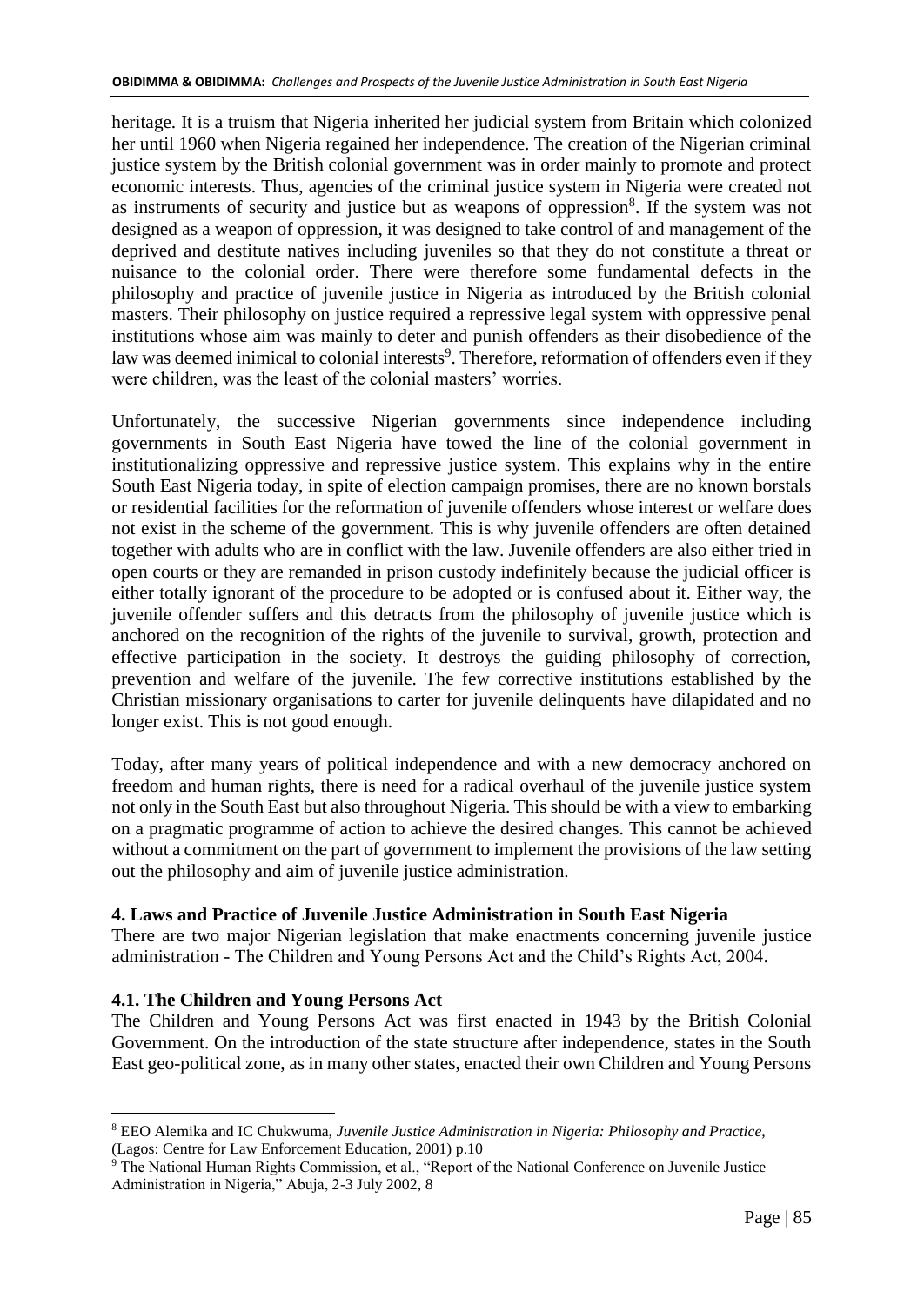Law which are all similar. Reference is made to the Anambra State law for the purpose of this paper.

The purpose of the CYPL is to make provision for the welfare of the young and the treatment of young offenders as well as for the establishment of juvenile courts. Its scope thus extends to children in conflict with the law, that is to say, those who have committed one offence or the other, children in need of care and protection and children considered beyond parental control. The CYPL defines a juvenile as a person who has not attained the age of seventeen years.<sup>10</sup> Thus under the CYPL, a child in conflict with the law in the South East States is a person under the age of seventeen years and dealt with under the juvenile justice system, while any person above seventeen is dealt with under the regular system of administration of criminal justice.

In order to ensure that only juvenile courts deal with children and young persons, section 30 of the CYPL provides that where any young person is brought to court, the court is duty bound to determine the actual age of the person either by a birth certificate or by a certified evidence of a medical officer in the service the government. But this provision which appears to be aimed at preventing anyone who has not attained the age of seventeen years from being tried by a court other than the juvenile court, is negated by the provision in Section 6 (3) which enjoins a court that is in doubt of the age of any person brought before it to nevertheless proceed with the matter notwithstanding the doubt. The CYPL provides for the juvenile as follows:

#### **4.1.1 Bail of Juvenile Offenders**

Under Section 3 of the CYPL, a juvenile offender apprehended with or without warrant and cannot be brought forthwith before a court of summary jurisdiction shall be released. Such release may be on recognizance entered by him or by his parents or guardians with or without sureties. This bail condition however does not apply to a juvenile (a) if the charge is one of homicide or other grave crime; or (b) it is necessary in the interest of such person to remove him from association with any reputed criminal or prostitute; or (c) the officer who arrested him has reason to believe that the release of such a person would defeat the end of justice. The condition under (c) appears too vague and may be used to unnecessarily deny bail to young offenders.

#### **4.1.2 Pre-Trial Custody or Detention**

Where a young offender is not released on bail pending trial, the CYPL provides that: The police officer to whom such a person is brought shall cause him to be detained in a place of detention provided under this law until he can be brought before a court. The police officer may not detain the juvenile if he can certify that it is important not to do so; or that he is of unruly or depraved a character that he cannot be safely so detained; or that by reason of his state of health or his mental or bodily condition, it is unadvisable so to detain him.<sup>11</sup> In detaining a juvenile, it shall be the duty of the police officer to make arrangements for preventing, so far as practicable, a juvenile while in custody, from associating with an adult charged with or convicted of an offence.<sup>12</sup> This provision is to prevent the criminal contamination or indoctrination of young offenders by adult criminals. Such measures are also desirable for the protection of young offenders from abuse and exploitation by adult criminals. However, in practice, this provision is not always enforced. Nigerian prisons, especially those in South East Nigeria contain a large number of young offenders, and they are often not separated from adult

<u>.</u>

 $10$  s. 2

 $11$  s. 4 (1) (a)(b)(c) and s. 423 Criminal Procedure Law Cap 37, Revised Laws of Anambra State of Nigeria, 1991

 $12$ <sub>S.5</sub>, CYPL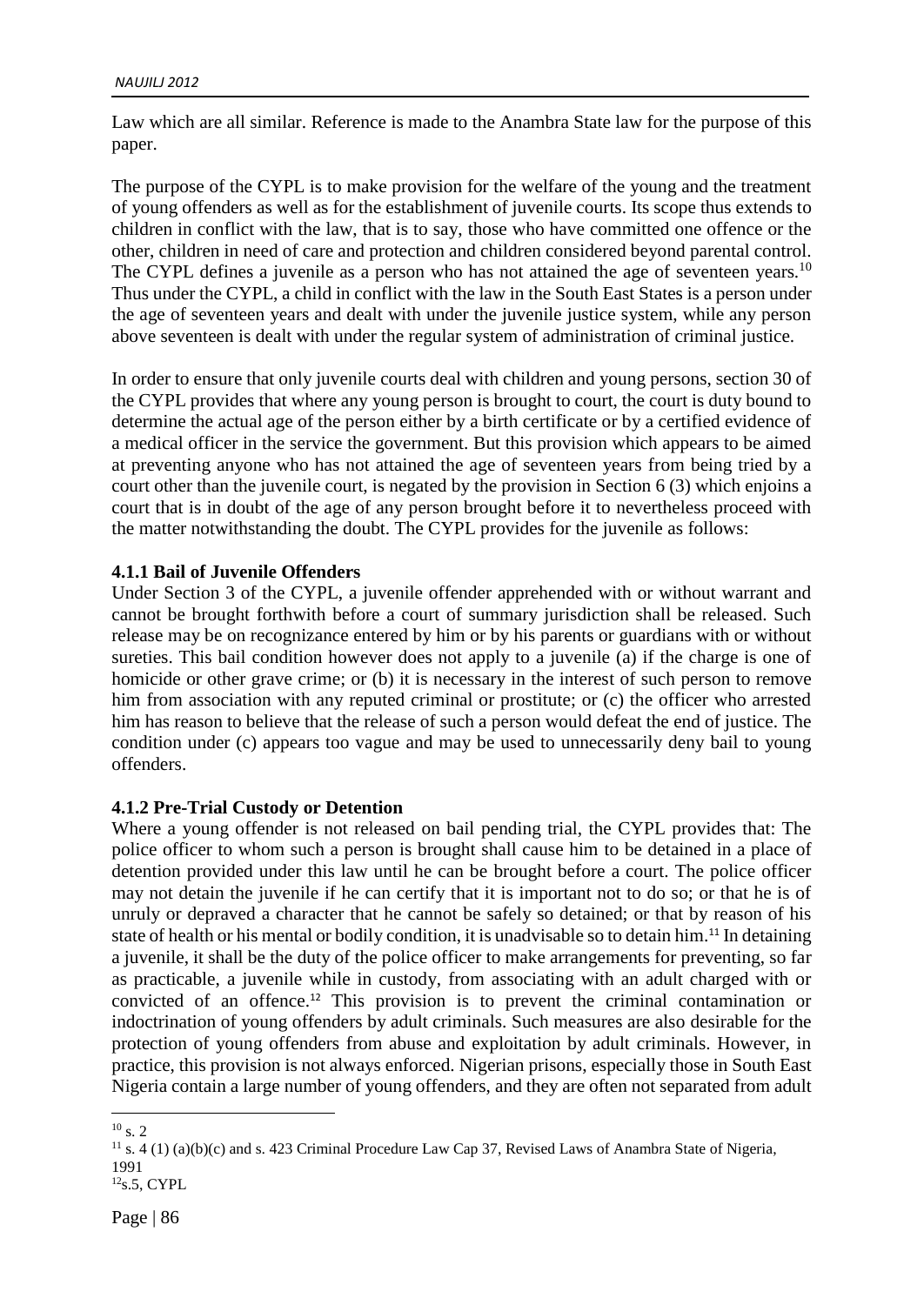inmates on the basis of age or other relevant classifications. In Onitsha prison in Anambra State for example, there are, at the time of writing this paper, 19 juvenile inmates and even though a separate enclosure is provided for them for sleeping purposes mainly, during the day, they mingle with adult inmates of the prison. There is also no separate detention facility for juveniles in Enugu and Awka prisons. The one that exists in Owerri prison is akin to the one in Onitsha prison. The result is that the principle of reforming and protecting juveniles and shielding them from being influenced and corrupted by adult criminals is defeated. They come out, whenever they do, more hardened and more criminal-minded than they were when they went in. The reason for this is that juvenile suspects are kept for long periods in company of adult suspects without trial. The prisons are congested so juveniles are usually not separated from adult, hardened criminals, contrary to the provisions of the law. Juveniles thus face all the hazards and dehumanizing conditions of incarceration including poor feeding and clothing, exposure to disease, and the risk of physical and sexual abuse.<sup>13</sup> For example, a female inmate at the Onitsha prison who is awaiting trial for murder gave birth to a baby girl eleven months after she arrived at the prison. A more startling example which grossly detracted from the fundamental philosophy of juvenile justice administration occurred in July 2001 when newspapers reported that the Police in Lagos had arrested a four-year-old boy for breaking the windscreen of a neighbor's car. The law enforcers, contrary to the provisions of the law and international best practice, not only kept the infant in the police station for two days, but also forced him to do manual labor.<sup>14</sup>

# **4.1.3 Determination of the Age of Juveniles**

The age of the juvenile can be determined primarily by production of his birth certificate or other direct evidence as to his date of birth. In the absence of such certificate or other direct evidence, the court will resort to a certificate signed by a medical officer in the service of the government giving his opinion as to such age, or declaration as to the age of the juvenile.<sup>15</sup> The determination of the age of the juvenile is very important for various reasons among which is that the court shall not pronounce or record a death sentence on any person who has not attained the age of seventeen years. In *Modupe v The State, <sup>16</sup>* it was held that by virtue of section 368 (3) of the Criminal Procedure Act, if the evidence on record shows that at the time the offence was committed, an accused charged with capital offence has not attained the age of 17 years, it will be wrong of any court not only to sentence him to death, but also to even pronounce such sentence. If the trial judge felt that the accused put his age rather low, he was at liberty to adjourn the case and call a medical witness to testify to the age of the accused.

For lack of functional official birth registration in Nigeria, whenever there is controversy as to whether a suspect is an adult or a juvenile, it has not been easy for the police to determine the true age of an accused offender. In most cases, they arbitrarily put the age of such persons above 17 or 18 in order to validly deal with the person. One of our findings in the course of writing this paper was that police officers often deliberately falsify the ages of juveniles in order to pass them off in court as adults, in order to avoid adhering to the legal requirements for their treatment. The police are quick to wash their hands off these juveniles by rushing them to court so that the court can order them to be remanded in prison custody. This practice is more rampant in South East Nigeria where borstal or remand homes are not available. We also

[www.irinnews.org/report/33926/nigeria-focus-.](http://www.irinnews.org/report/33926/nigeria-focus-)..> accessed on 3 November 2012

<allafrica.com/stories/200108130172html> accessed on 29 September, 2012

<sup>1</sup> <sup>13</sup> 'NIGERIA: Focus on the Administration of Juvenile Justice' (2002) <

<sup>&</sup>lt;sup>14</sup> E Onwubiko, "Nigeria, Govt Orders Probe of Four-Old-Boy's Detention by Police (2001)

<sup>&</sup>lt;sup>15</sup> s.30 CYPL

<sup>16</sup> (1988) 4 NWLR (pt 130) 50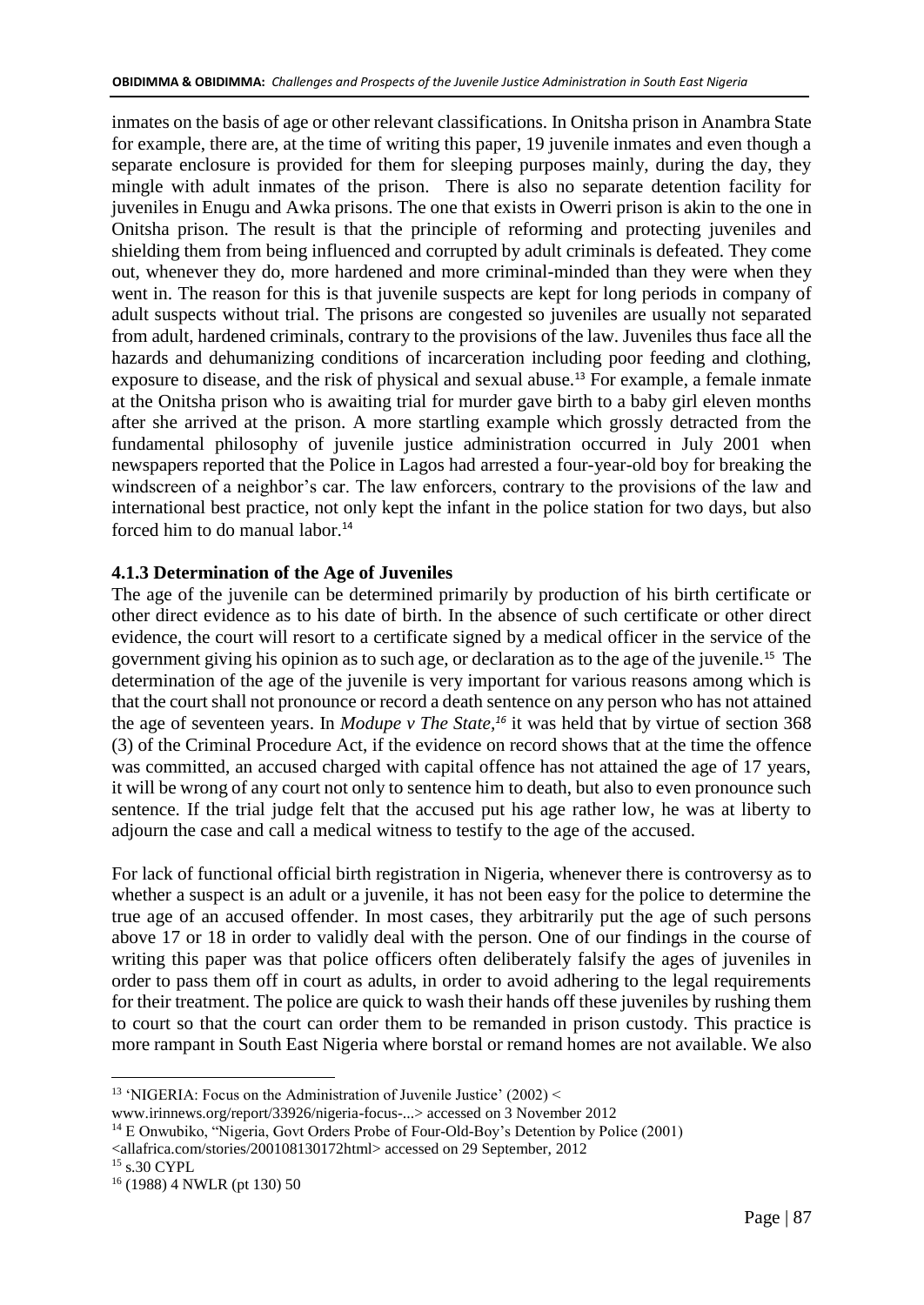found that some children in prison custody claimed that the police never asked them about their ages while others said that they were compelled to exaggerate their ages and when they refused, the police just inserted any age above 20 years for them. In other cases, the police simply refused to accept their ages and insisted that they were above 18 years and wrote their ages as such.

#### **4.1.4 Trial of Juveniles**

In relation to the trial of juveniles, the constitution of the juvenile court is regulated by section 6 of the CYPL which states that a juvenile court for the purpose of the hearing and determination of all matters relating to juveniles shall be constituted by a magistrate sitting with such other persons as the Chief Judge shall appoint.

In most states of Nigeria including those in the South East, there are no visible structures of the juvenile justice administration on ground. Instead of a permanent juvenile court, magistrates hear cases involving juveniles outside the normal court rooms or outside normal court sessions either in the courtrooms or in their chambers. This is to comply with the provisions in section 6 (2) which states that a court when hearing charges against juveniles shall, unless the juvenile is charged jointly with any other person not being a juvenile, sit either in a different building or room from that in which the ordinary sittings of the court are held, or on different days or at different times from those at which the ordinary sittings are held. The purpose of this provision is to protect the privacy of juvenile offenders and to protect them from the effects of stigmatization that may result from public trial. Further provisions are made to this effect, thus: while being conveyed to and from court or while waiting before or after their attendance in court, provision shall be made for preventing juveniles from association with adults charged with or convicted of any offence other than an offence with which the person apparently under the age of seventeen is jointly charged or convicted.<sup>17</sup> No person other than the members and officers of the court and the parties to the case, their legal practitioners and other persons directly concerned in the case, shall, except by leave of such court, be allowed to attend the juvenile court sessions.<sup>18</sup> In spite of these provisions relating to the constitution of the juvenile court and privacy of the juvenile, the standard anticipated by the Standard Minimum Rules for the Administration of Juvenile Justice has not been fulfilled. Furthermore, even the basic standard required under the CYPL is not fulfilled in most South Eastern States of Nigeria. For instance, in Anambra and Enugu States as in all the states in South East Nigeria, trials of juveniles are most often conducted in open court without any regard to the requirements of privacy provided under the law.

The CYPL regulates the trial procedure of juvenile courts through the provisions in section 8 which relate to the due process rights of the juvenile offenders. The provisions, to a very large extent, satisfy the requirements of section 36 of the Constitution of the Federal Republic of Nigeria, 1999 and a lot of international rules and conventions on juvenile justice administration. However, notwithstanding the provisions, widespread derogation by the police, judges and parents have been reported.<sup>19</sup> Of particular importance in this regard is the provision of section 8 (7) which provides that "if the juvenile admits the offence or the court is satisfied that it is proved, he shall then be asked if he desires to say anything in extenuation or mitigation of the penalty or otherwise. Before deciding how to deal with him, the court shall obtain such information as to his general conduct, home surroundings, school record and medical history

 $17 s. 6 (4)$ 

 $18$  s. 6 (5)

<sup>19</sup> EEO Alemika & IC Chukwuma (n. 8) p. 39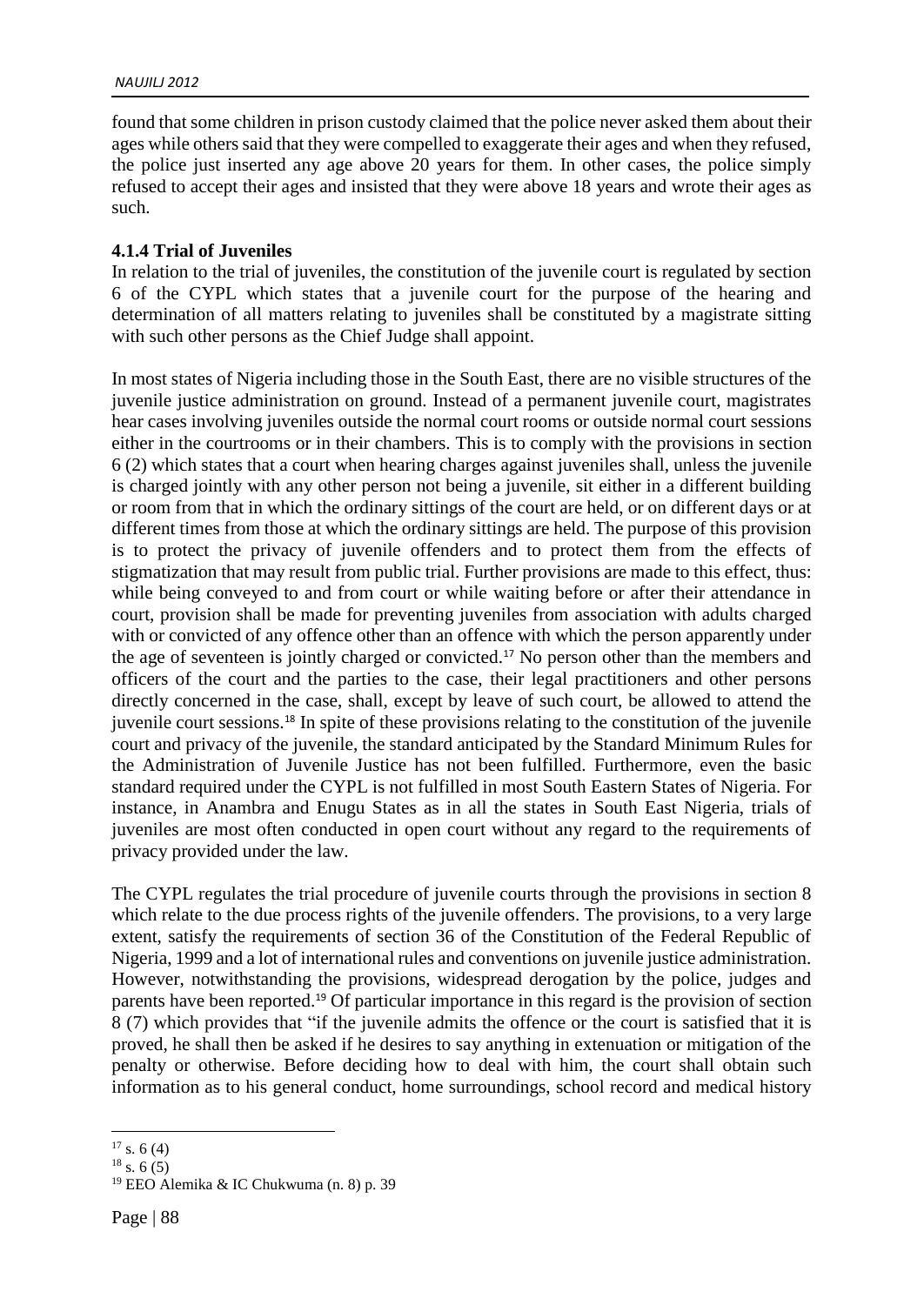as may enable it to deal with the case in the best interests of the juvenile and may put to him any question arising out of such information…" The provision fulfils the requirement in Rule 16 of the UN Minimum Rules for the Administration of Juvenile Justice requiring social enquiry report on the background and circumstances (social and family background, school, educational experience etc) of juveniles prior to their sentencing by a competent authority. In practice however, such inquiry and reports are not demanded by the courts, and where produced, they are so scanty and shallow to be of any meaningful use beyond hypocritical compliance with the law.<sup>20</sup>

The major setback in this regard is the dearth of trained and qualified personnel to collect and collate the reports needed by juvenile courts. There may not be any medical or educational record for the juvenile offender and even where they are available, parents or relations of the juvenile offender are skeptical and therefore not forthcoming with any information for fear of making the juvenile's complicated matter more compounded. Furthermore, either because of lack of the requisite knowledge/experience or due to the general negative attitude of the average civil/public servant in South East Nigeria, this requirement is not complied with in practice as virtually everybody in the system including the Magistrates pay lip service to these requirements. All they do is to, "fulfill all righteousness," adopt a mechanical approach and have the juvenile either sentenced or discharged, most of the time for the wrong reasons. This is the case because there are no good precedents to act as a guide.

# **4.1.5 Punishment of Juveniles**

By the provisions of the law, no child shall be ordered to be imprisoned, and no young person shall be ordered to be imprisoned, if in the opinion of the court, he can suitably be dealt with in any other way whether by probation, fine, corporal punishment, committal to a place of detention or to an approved institution or otherwise.<sup>21</sup> A young person ordered to be imprisoned shall not be allowed to associate with adult prisoners. <sup>22</sup> The section thus forbids imprisonment of a child as defined under the law, but permits imprisonment of young persons, however, sparingly and only when other forms of non-custodial punishment or correction orders are not feasible. Section 13 of the CYPL is to the effect that pronouncement of the sentence of death against a juvenile is prohibited. He may, however, be committed to custody at the pleasure of the governor. Although the court may not order the imprisonment of a juvenile where it is satisfied of his guilt, the court may adopt other measures such as dismiss the charge; or discharge the offender upon his entering into a recognizance; or discharge the offender and place him under the supervision of a probation officer; or commit the offender by a committal order to the care of a fit person; or commit the offender by a committal order to an approved institution; or order the offender to be whipped; or order the offender or the parent or guardian of the offender to pay a fine, damages or cost; or order the parents or guardian of the offender to give security for his good behavior;….The provisions of the CYPL are inclined more towards punishment against the rules of the Standard Minimum Rules of Juvenile Justice Administration. In this vein, it is submitted that the following aspects of the provisions are totally offensive.

- i) The continued retention of whipping in law violates international standards which classify it as degrading treatment;<sup>23</sup>
- <u>.</u> <sup>20</sup> *Ibid.*

 $21$  s. 12 (1) & (2)

 $22$  s. 12(3)

 $23$  s. 14 (f)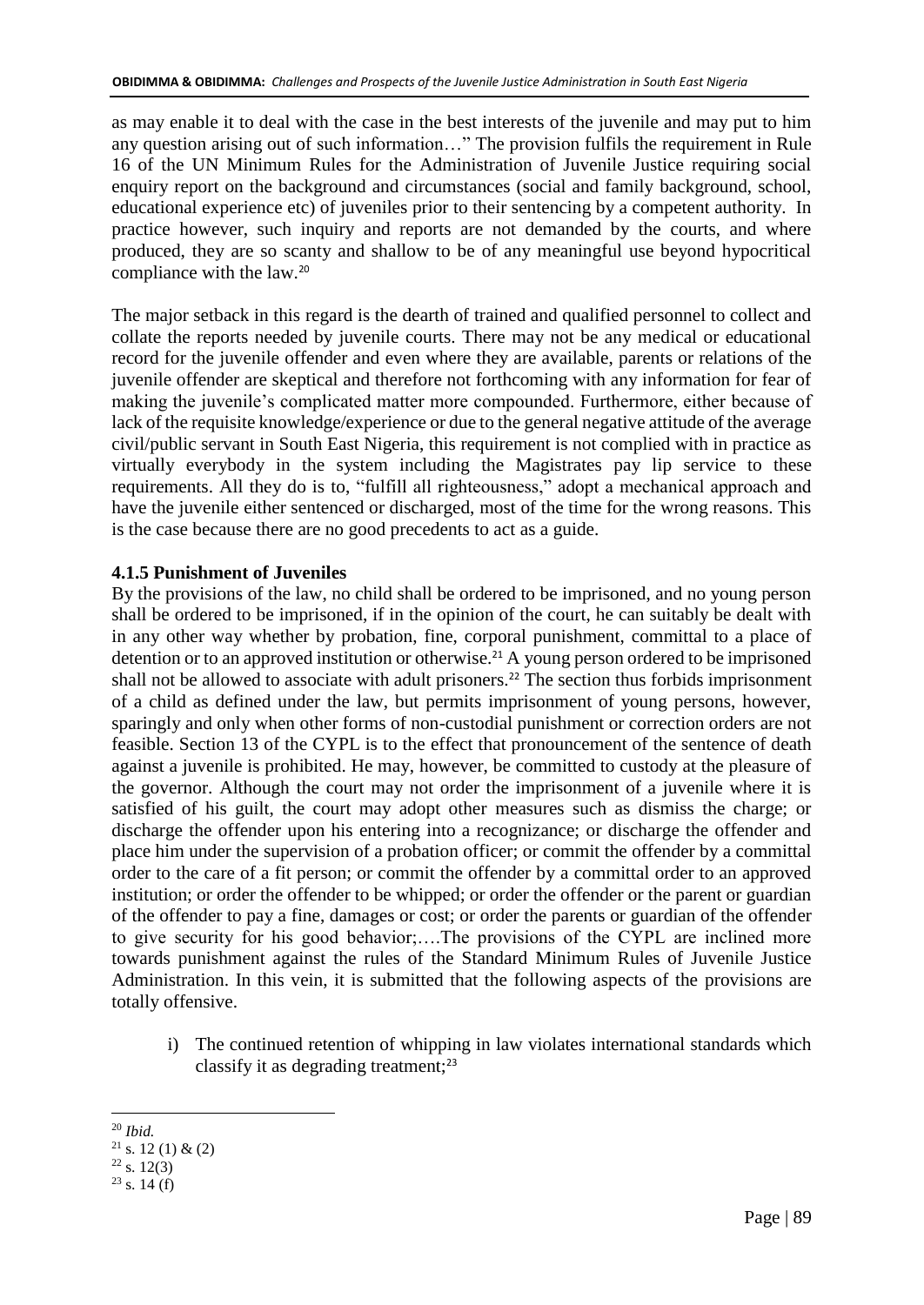- ii) parents and guardians are liable for the misbehaviors of their children and wards (section14 $(g)$ ), and
- iii) a charge against a juvenile offender can be dismissed even after the court is satisfied as to his guilt. $24$

It need not be over-emphasized that the continued retention of the punishment of whipping is not only barbaric but also runs afoul of international standards. It is akin to the recent introduction of Islamic or Shariah law in parts of Northern Nigeria. Under that system of criminal justice, some punishments prescribed are inimical to the reformation and welfare of juveniles. Evidence of this is the outcry that followed a bizarre incident which was widely reported in the media. In January 2001, a Young girl, Bariya Ibrahim Magazu whose age was variously put at between 13 and 17 years, was subjected to 100 strokes of the cane in public in Zamfara State of Nigeria, after she gave birth to a child without being married.<sup>25</sup> This is one of the worst atrocities that can ever be meted out to a juvenile. Yet, this is the way we live. We only pay lip service to the laws in the statute books without lifting a finger in implementing the provisions of the law. Again, what is the justification for holding the parents and guardians of a juvenile liable or responsible for the misbehaviors of their children and wards respectively? This practice runs contrary to the established principle of our criminal jurisprudence that one cannot be held responsible for the crime of another person. Or, how would a parent prevent the misbehavior of a juvenile if that child in beyond parental control? This is one of the deficiencies of the juvenile criminal justice administration in South East Nigeria and needs to be addressed.

# **4.2 The Child's Rights Act**

In 2003, the National Assembly took a major step in enhancing the welfare of juveniles and passed into law, the Child's Rights Act (CRA) which incorporated some of the provisions of the CRC, ACRWC and many other international standards on juvenile justice administration. The CRA has been adopted by many states in Nigeria including all the South East states as state laws. The Act is an improvement on the pre-existing laws especially in the implementation of the obligations under other relevant international instruments including:

- a) United Nations Standard Minimum Rules for the Administration of Juvenile Justice (The Beijing Rules), 1985
- b) United Nations Guidelines for the Prevention of Juvenile Delinquency (Riyadh Guidelines), 1990
- c) The United Nations Rules for the Protection of Juveniles Deprived of their Liberty, 1990
- d) United Nations Standard Minimum Rules for Non-Custodial Measures (The Tokyo Rules), 1990.

The CRA as a law enacted by the National Assembly is applicable across the country and its enactment by States is just a reproduction of the original law. Thus, the law remains the same in whatever state it is re-enacted. The difference, if any, lies in the arrangement of the sections. Therefore, in order to avoid any confusion, and for purposes of this paper, reference is made to the National law that is to say, the CRA which applies with full force in the South East States of Nigeria. Under the CRA, there is a new and better orientation and philosophy for the justice system as it concerns children. In line with international instruments on juvenile justice, the Act recognizes the very fragile and vulnerable nature of the child for which reasons there is a distinct justice system for the child. It is important to note that the provisions of the CRA ( in

 $24$  s.14 (a)

<sup>25</sup> T David-West, 'Sharia & Paternity Test: The Case of Bariya Magazu' (2001)

<sup>&</sup>lt;nigeriaworld.com/feature/publication/david-west/020100/html > accessed on 3 January 2012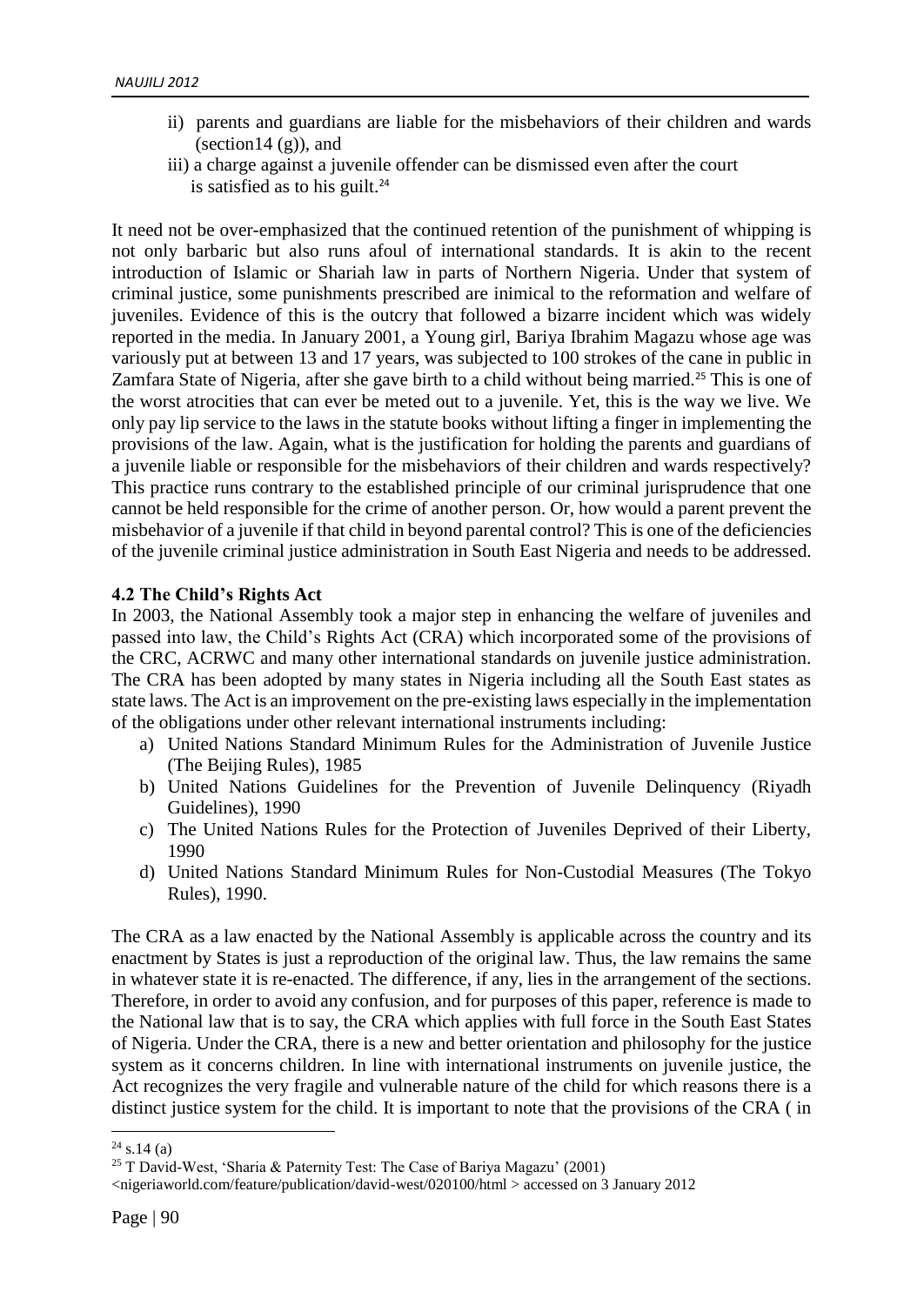states that have adopted it as state law) supersede the provisions of all enactments relating to children including juvenile.<sup>26</sup> What this means is that where any provision of the CRA is inconsistent with that of any other enactments relating to juveniles, the provision of the CRA shall prevail and that other provision shall, to the extent of its inconsistency, be void. The full import of that provision is that, notwithstanding the provisions of any other statute, where the CRA makes any provision relating to a juvenile and the provisions of any other statute conflicts with that of the CRA, the provisions of the CRA will prevail and the provisions of that other statute will not be applied. It is therefore important to consider the salient provisions of the CRA relating to juveniles as there is now a shift in emphasis from punishment to rehabilitation and integration of the child offender. The CRA provides for special structures and institutions as well as special training for personnel involved in the child justice administration. In this vein, section 149 provides for the establishment of the 'Family Court' for each state of the federation and the Federal Capital Territory. As one of the key institutions in the child justice administration, the family court shall in any matter relating to or affecting a child or a family and all stages of any proceedings before it-

- a) Be guided by the principle of conciliation of the parties involved or likely to be affected by the result of the proceedings, including
	- i. the child
	- ii. the parents or guardian of the child
	- iii. any other person having parental or other responsibility for the child; and
- b) Encourage and facilitate the settlement of the matter before it in an amicable manner.<sup>27</sup>

The personnel of the court shall be afforded professional education, in-service training, refresher courses and other modes of instruction to promote and enhance the necessary professional competence they require.<sup>28</sup>

In relation to bail, under the CRA, on apprehension of a child, the court or police shall without delay consider the issue of release<sup>29</sup>. Detention pending trial shall be used only as a measure of last resort and for the shortest possible period of time.<sup>30</sup> Whenever possible, detention should be replaced by alternative measures including close supervision, care by placement with a family or in an educational setting or home.<sup>31</sup>

The position under the CRA differs from that of the CYPL. Unlike the CYPL where a juvenile can be detained in case of homicide or other grave crime etc, $32$  the CRA does not recommend detention pending trial for any offence at all and emphatically states that detention shall be 'as a measure of last resort' and 'for the shortest possible period of time'. Also, unlike the previous position, a child cannot be kept in police detention unless authorised by the court.<sup>33</sup> There is however no provision under the CRA for sureties or recognisance in a case of a child admitted to bail; thus the pre-CRA position will govern.

The provision on trial under the CRA and the pre-existing position is virtually the same. The only significant difference is that while under the pre-existing position, the court owes only the

- <sup>28</sup> s. 154 (i) CRA
- $29$  s. 211 (1) (b) CRA
- $30$  s. 212 (1) (a) CRA
- $31$  s. 212 (1) (b) CRA  $^{32}$  s. 3 CYPL
- <sup>33</sup> s. 212 (3) CRA

<sup>&</sup>lt;sup>26</sup> s. 274 (1) & (2) of the CRA

<sup>27</sup> s. 151 (3) CRA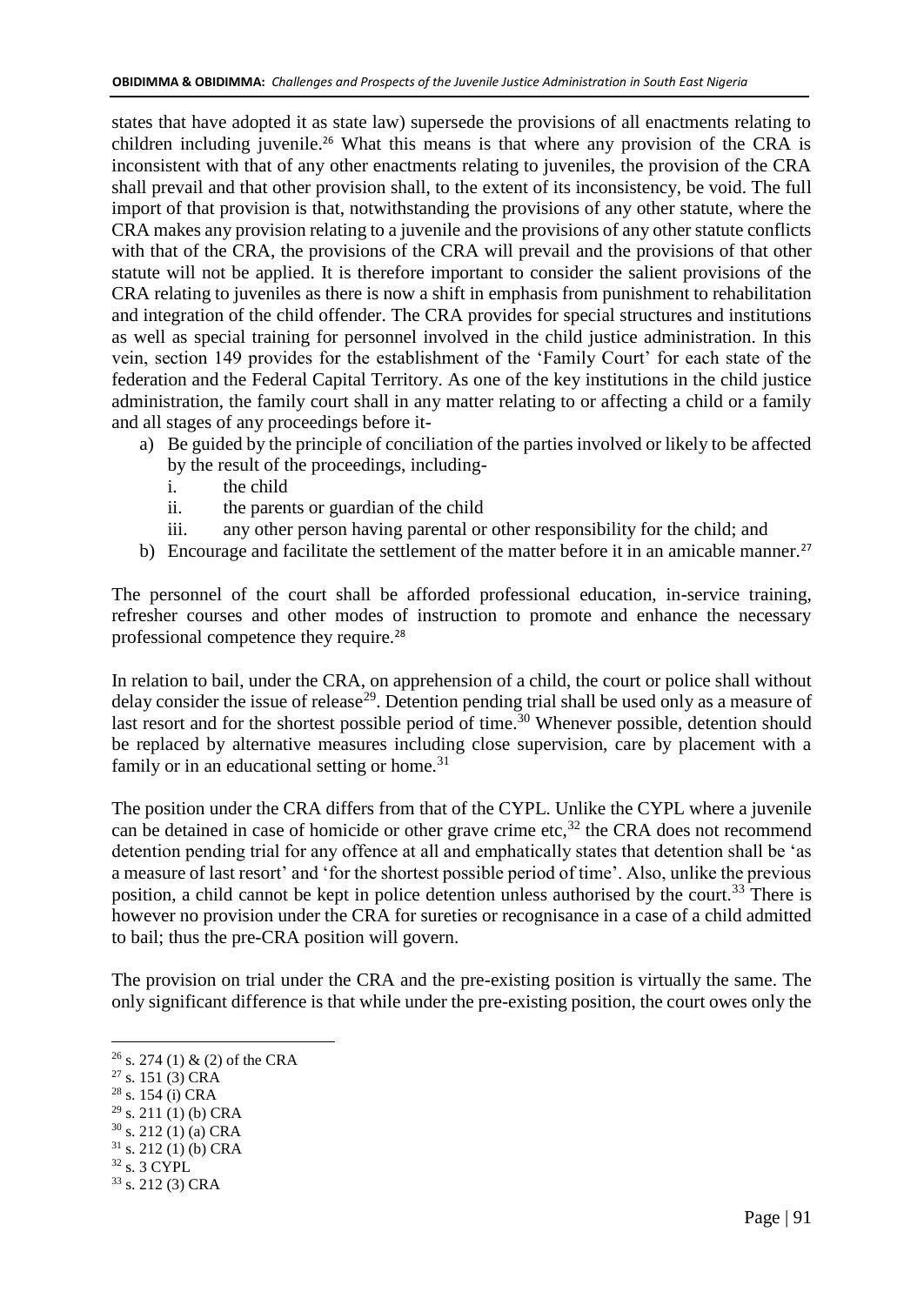juvenile the duty to explain to him in a simple language the substance of the alleged offence,  $34$ such explanation under the CRA must be made not only to the child but also to his parents or guardian.<sup>35</sup>

With regards to punishment of a child offender, the CRA did not have effect on the pre-existing position except that punishment like imprisonment under any condition is not provided for. Furthermore, the Act prohibits in section 221 (1) (a) a court from ordering corporal punishment on a child. Where the court does not release on bail a child who admits committing one or more offences charged against him, the court shall remand the child in a State Government accommodation.<sup>36</sup> During a child's sojourn in the State Government accommodation, it shall be lawful for any person acting on behalf of the designated state to detain him.<sup>37</sup> The court remanding a child to a State Government accommodation may after consultations with the designated State Government require that the State Government complies with security requirement that the person be kept in secure accommodation.<sup>38</sup> An order to be kept in secure accommodation shall only be made by the court in respect of a child who has attained fifteen years and if charged with or has been found to have committed a violent or sexual offence, or an offence punishable in the case of an adult with imprisonment for a term of fourteen years or more; or he has a recent history of absconding while remanded in a State Government accommodation, and is charged with or has been found to have committed an offence punishable with imprisonment while he was so remanded; and the court is of the opinion that only such a requirement would be adequate to protect the public from serious harm from the child.<sup>39</sup>

The position under section 218 of the CRA differs from the pre-existing position. Under the CRA a child can only be remanded in State Government accommodation and a child's stay and the conditions of his stay are all entirely regulated by the court. Furthermore, there is no age limit for the children to be so remanded except that no child below fifteen years shall be remanded in secured accommodation.

There are certain key concepts that are central to the child justice system under the CRA whose clarification are necessary for a better appreciation of the whole scheme of the Child Justice Administration provided under the Act. They include:

- a. A child
- b. Best interest of a child
- c. Diversion
- d. Non-custodial measures

**A child: -** The CRA defines a child as a person under the age of eighteen years. Under the Act, there is a harmony in the age of a child. This is unlike the earlier position under the CYPL, where a child means a person under the age of fourteen years, while a young person means a person who has attained the age of fourteen years and is under the age of seventeen years. This is in line with the CRC. There is however no provision in the CRA on determining the age of the child. Thus in this regard one may conclude that the pre-CRA position subsists.

- <sup>36</sup> s. 218 (1) CRA
- <sup>37</sup> s. 218 (3) CRA
- <sup>38</sup> s. 218 (4) CRA

<sup>34</sup> s. 8 (1) CYPL

<sup>35</sup> s. 217 (1) CRA

 $39$  s. 218 (5) (a-c) CRA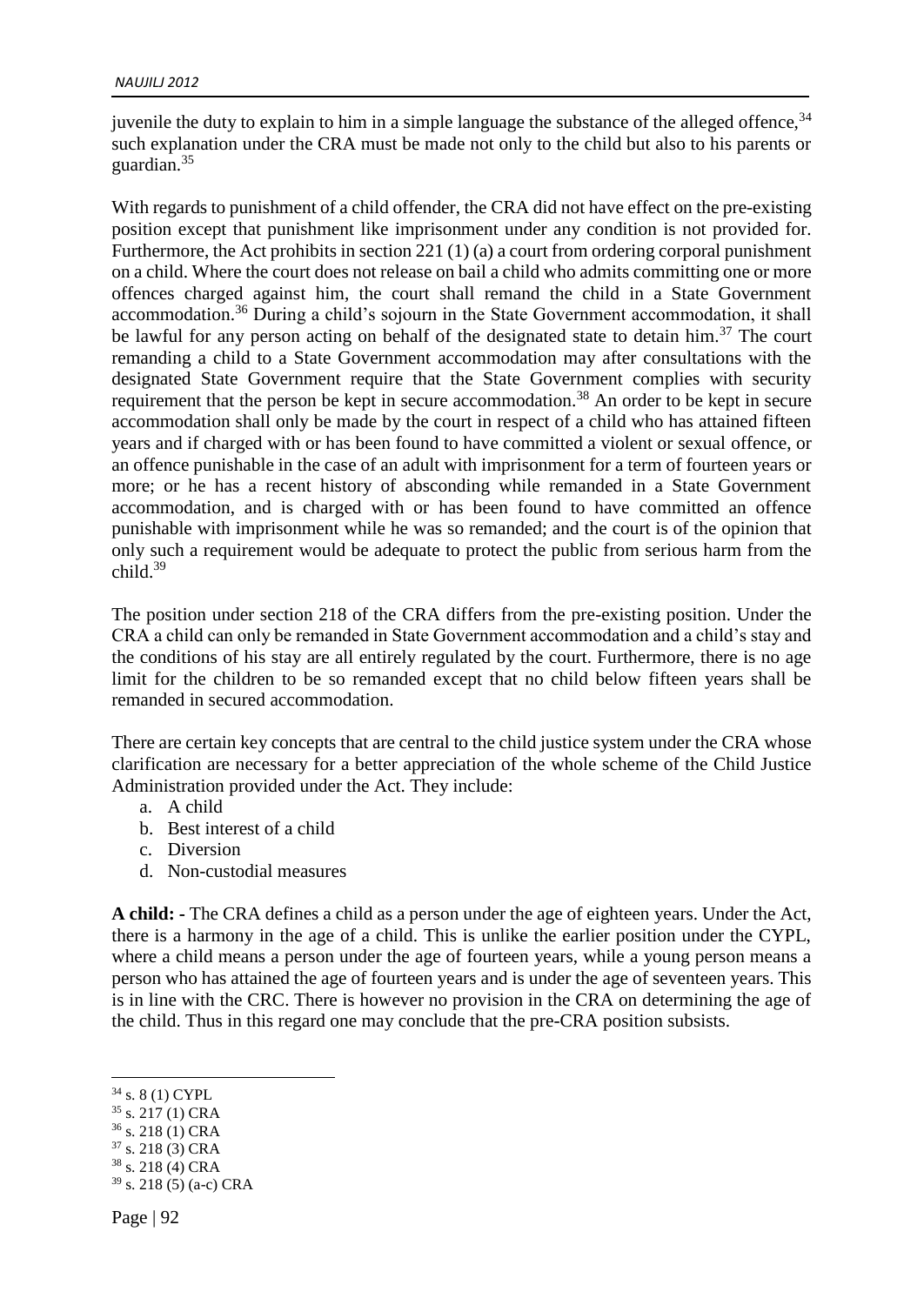**Best interest of a child: -** The principle of the best interest of the child is incorporated in the CRA as the primary consideration in all actions concerning a child.<sup>40</sup> Under the Act, the scope of the best interest of the child comprehensively covers the child's physical, mental, spiritual, moral and social development. Under the CRC, best interest of the child is the guiding principle. The CRC relates the principle to all actions concerning children and does not limit it to official actions.<sup>41</sup> The phrase is among other places specifically mentioned in relation to the child's involvement with the police and the justice system.<sup>42</sup> Unfortunately, neither the CRC nor the ACRWC provided any detailed information on the practical meaning of the best interest of the child. The phrase may therefore be prone to subjective interpretations. However, a consideration of several occurrences of the term in the CRC, for instance, Article 9 on separation of a child from the family; Article 18 with regard to parental responsibility on the up-bringing and development of the child; and Articles 20 and 21 on adoption of the child show that it is generally used as a standard to check practices which harm children and infringe on their well-being.

**Diversion:** - In relation to juvenile justice administration, diversion refers to schemes by which the child is kept away from criminal justice system. It involves dealing with the child offender in non-serious cases by using other means of settlement including supervision, guidance, restitution and compensation without resorting to formal justice.<sup>43</sup> The practice of diversion is believed to promote more humanitarian and less stigmatizing responses to child offenders than punitive sentences. In Nigeria, the use of strategies to divert children out of the formal justice system seems to be a novel practice. Although there were some provisions in the CYPL that could be used as diversion, the attitude of the courts was more punitive, and custodial sentences were the norm. Generally, the CYPL did not reflect the guidelines in the international conventions and standards for the treatment of juvenile offenders, especially in employing diversion options. The Beijing Rules for instance provides that the police, the prosecution or other agencies dealing with juvenile cases shall be empowered to dispose of such cases, at their discretion, without recourse to formal hearings, in accordance with the criteria laid down for that purpose in the respective legal system and also in accordance with the principles contained in these Rules.<sup>44</sup> The CRC also provides that the state parties shall seek to promote measures for dealing with children accused of, or recognized as having infringed the penal law without resorting to judicial proceedings, whenever appropriate and desirable.<sup>45</sup> The CRA has as one of its central objectives particularly in part XX "Child Justice Administration" the need to increase the number of cases diverted away from the formal court procedures. Thus, in section 206-209, there are a number of new procedures to facilitate referral of children into suitable diversion options in a consistent and just manner. Section 209 empowers the police, prosecutor or any other person dealing with a case involving a child offender to dispose of cases without resorting to formal trial by using other means of settlement including supervision, guidance, restitution and compensation of victims. They are also to encourage the parties involved in the case to settle amicably. They can use these means if the case is for an offence of a non-serious nature and there is need for reconciliation; or if the family, school or others involved have reacted in an appropriate or constructive manner; or if they think it appropriate in the interest of the child offender and parties involved. The police, prosecutor, Magistrates, and Judges are to operate a model of justice that is restorative, rehabilitative and in the least retributive.

<sup>40</sup> s. 1 CRA

<sup>41</sup> Article 3 (1) CRC, see also Article 4 of the ACRWC

<sup>42</sup> Article 27 & 40 CRC

<sup>43</sup> J Munice, *Youth and Crime: A Critical Introduction*, (London: Sage, 1999) p.305

<sup>44</sup> Rule 11 (2) Beijing Rules

 $45$  Article 40 (3) (b) CRC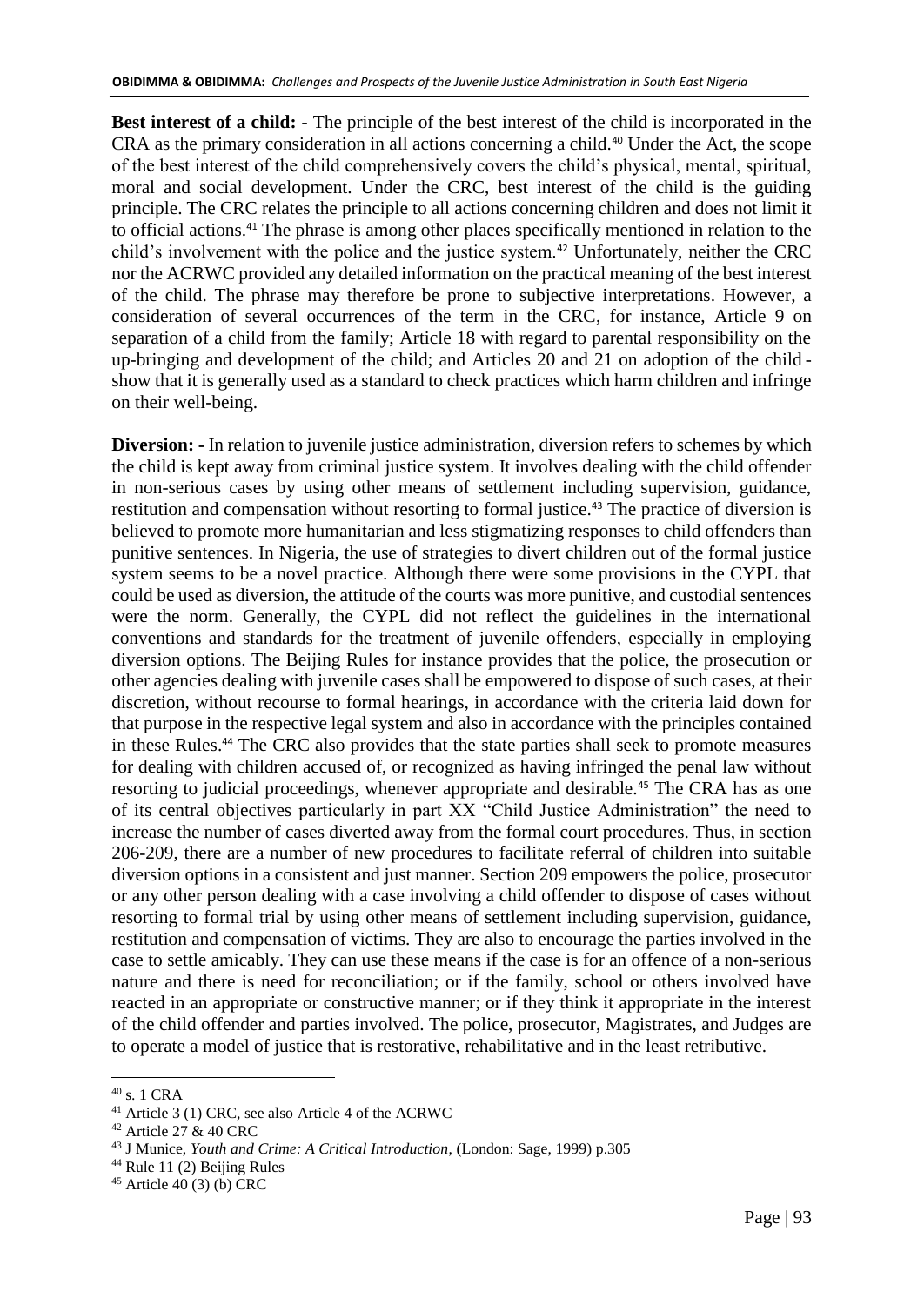**Non-Custodial Measures: -** This term generally refers to alternatives to custodial sentences. They are alternatives to imprisonment. In line with the requirement of the Tokyo Rules<sup>46</sup> the CRA adopts the use of non-custodial measures. Thus, in section 223, Judges are empowered to dispose of cases where they are satisfied that an offence has been committed, with alternatives to custodial or institutional placement.

As the CRA was enacted at the National level, the States were expected to formally adopt and adapt it for domestication at the States Houses of Assembly as state law. This is because issues of child rights protection are residual matters in the Nigerian Constitution, giving states exclusive responsibility and jurisdiction to make laws relevant to their specific situations. State laws inimical to the rights of the child are also to be amended or annulled as may be required to conform with the CRA and other relevant conventions. Today, the CRA has been passed in many states in Nigeria including the South East states of Abia, Anambra, Ebonyi, Enugu and Imo. However, despite the adoption of the CRA as state law in these states, the implementation of the novel provisions of the CRA is still far-fetched in most of the states such that the problems which the Act aimed at solving are still very much in place. The position is still as it were under the CYPL.

#### **5. Conclusion**

As has been seen in this paper, juvenile justice administration in Nigeria especially in the South East suffers from several inadequacies: legal, policy planning, implementation, education and research. There are no well-established and adequately equipped institutions and coherent programs for dealing with juvenile offenders and preventing juvenile delinquency in the country. Prior to the promulgation of the Child's Right Act, the legal and institutional framework were those inherited from the colonial government. The law predated the evolution of contemporary international standards and as a result, many of the laws on the treatment of juvenile offenders did not conform to those international standards. They therefore did not provide adequately for the rights of the child or young person brought within the criminal justice system; denied the child the benefits of humane treatment, and relevant educational, vocational and social opportunities for self-actualization. There was therefore an urgent need for a critical evaluation of the laws, policies, programs and institutions dealing with juvenile offenders in Nigeria to bring the country in line with the principles and rights that conform to international standards. This led to the promulgation of the Child's Right Act in 2003, a comprehensive piece of legislation encompassing all aspects relating to the welfare and care, as well as child justice. Prior to the promulgation of the CRA, Nigerian Children in conflict with the law were often tried like adults, especially for crimes like murder, robbery with aggravating circumstances, rape or similar serious offences. Some children were sentenced to jail and incarcerated with adults instead of going to juvenile institutions or being given more reform-oriented, non-custodial sentence. Juvenile cases were heard in regular court buildings due to lack of juvenile courts. The CRA brought an innovative legal framework to entrench the rights of children including those in conflict with the law. There are clear provisions for creating a satisfactory child justice administration. For states that have adopted the CRA as their state law, the provisions of the CRA supersede all other legislation that have a bearing on the rights of the child. It is therefore surprising that despite adoption of the CRA in the South East states of Nigeria, the state of the juvenile justice administration is still virtually the same as it was prior to the enactment of the CRA. This is attributed to government inaction and insincerity in implementing the provisions of the CRA relating to juvenile justice administration. The general apathy of the society with regard to the rights and welfare of the

<sup>46</sup> Rule 1.5 Tokyo Rules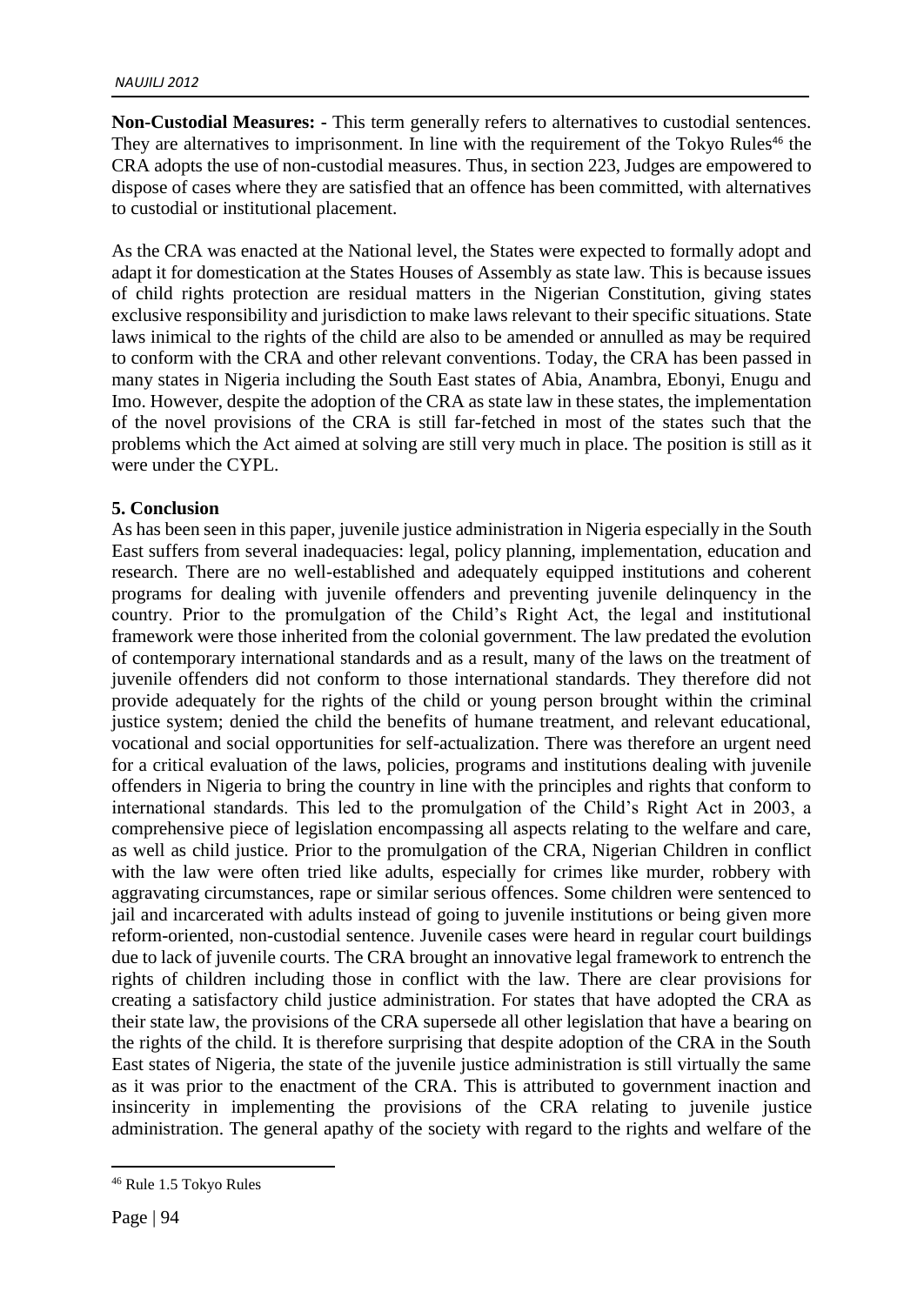juvenile is also another factor militating against the actualization of the philosophy and principles of the juvenile justice system. These problems are not small by any means and must be tackled head-on for any meaningful way forward to be achieved.

## **6. The Way Forward**

In the light of our findings in this paper on the state of juvenile justice administration in South East Nigeria, and considering the inadequacies unraveled by our analysis, the following measures are recommended as the way forward in juvenile justice administration in South East Nigeria:

**Implementation of the Law: -**It is found in this paper that the promulgation of the CRA in 2003 by the National Assembly has enhanced the position of the child in juvenile justice administration by incorporating most of the laudable provisions of the CRC as well as the ACRWC. The CRA has, to a large extent, cured most of the deficiencies in juvenile justice administration not only in the South East but also in Nigeria as a whole. What remains now is to achieve optimum effect by faithfully enforcing or implementing the provisions of the law. Government of states in South East Nigeria should therefore take a positive step in implementing the law in order to realize the purpose/aim of enacting the law, which is to create a better philosophy of juvenile justice administration for the good and welfare of the child. Akin to this recommendation is the need for reform and to make amendments in areas where the law is still deficient. The CYPL in many respects still violate several international conventions, charters, rules and guidelines on the rights and welfare of the juvenile. Government should move the legislature in amending those aspects of the law in order to bring them up to the required standard. The philosophy of juvenile justice should be explicitly stated to conform to relevant international standards and the provision for flogging or whipping should be expunged as it constitutes a cruel punishment and degrading treatment of the child.

**Preventing Juveniles from Coming into Conflict with the Law: -**The existing philosophy of juvenile justice in South East Nigeria views juvenile offenders as objects of control and punishment. More significantly, it lacks a focus on prevention of juvenile delinquency. As a result, juvenile justice is not incorporated into social (especially family, child welfare, health and education) and economic (employment, vocational training and skill acquisition) planning in South East Nigeria. For a friendly and more effective juvenile justice administration, it is recommended that the philosophy of juvenile justice should be anchored on the provisions for social and economic welfare of the child and the prevention of juvenile delinquency. Prevention is better than cure.

**Training and Capacity Building: -**It was observed that agencies in the juvenile justice system in South East Nigeria lack adequate and qualified personnel that are able to meet the needs, concerns and aspirations of juvenile offenders. The CRA and other laws have made bold provisions for the training of all personnel involved in juvenile justice administration. It is therefore recommended that all juvenile justice system personnel – the police, social/probation workers, child development workers, lawyers, court workers, prison staff, magistrates and judges should receive rigorous training in human rights and child rights as well as in the management of the welfare of the juvenile. Trainings, workshops/conferences should be organized to sensitize the police, prosecutors, magistrates, judges, child welfare and ministry officials as well as the general public including parents and guardians. In this regard, government, civil societies, philanthropists and the general public should partner for the provision of facilities and services/training for the development and welfare of juveniles. All should also be active in monitoring the conditions in juvenile justice institution, advocacy for